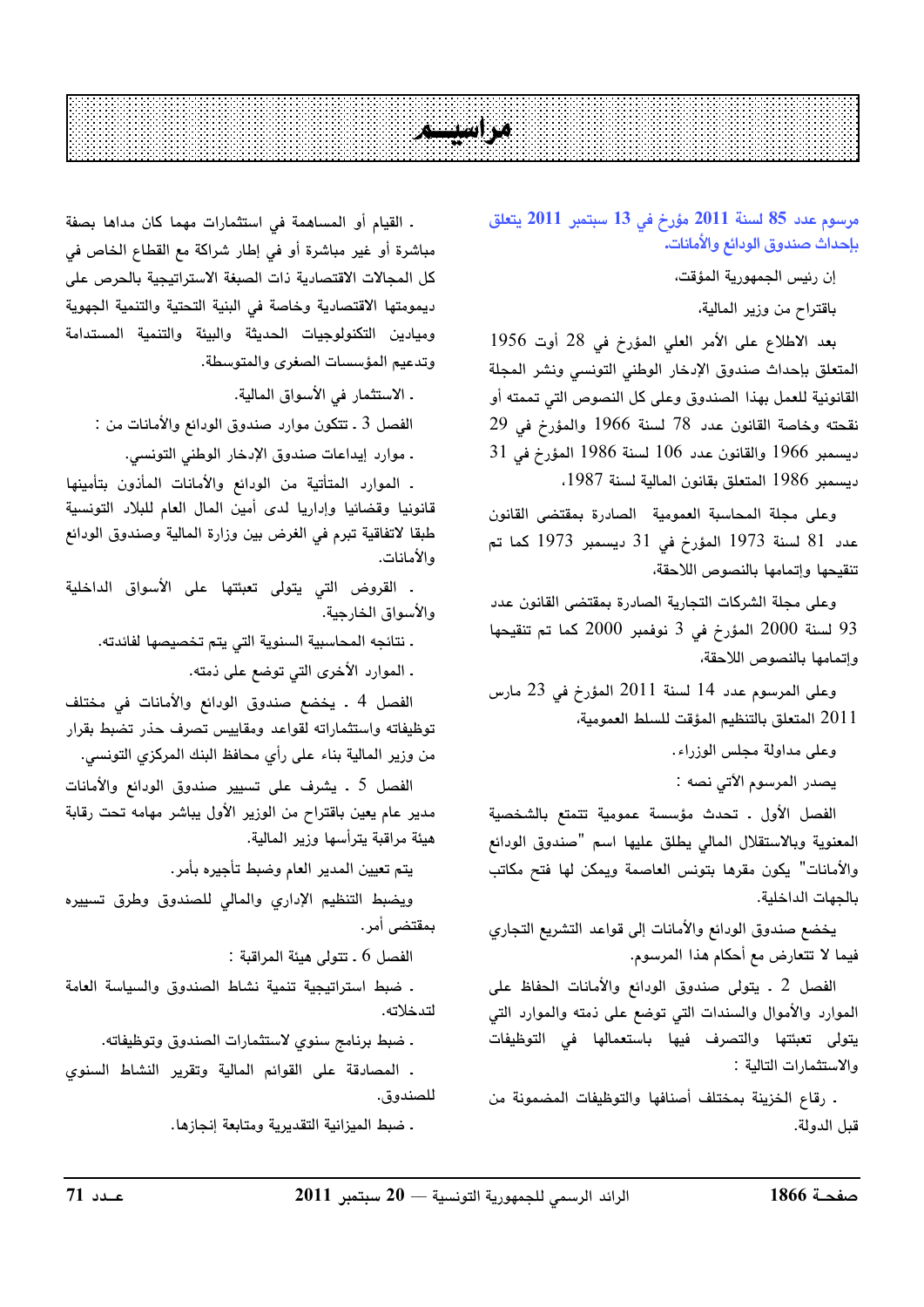. ضبط عقود البرامج ومتابعة إنجازها. . المصادقة على تنظيم مصالح الصندوق والنظام الأساسى الخاص بأعوانه ونظام التأجير. . تسمية مراقبي الحسابات. يتم ضبط تركيبة هيئة المراقبة وكيفية سير عملها بمقتضى أمر . الفصل 7 ـ تحدث صلب صندوق الودائع والأمانات لجنة دائمة للرقابة والتدقيق منبثقة عن هيئة المراقبة تتولى بالخصوص : . التأكد من تطبيق منظومة الرقابة الداخلية المصادق عليها

من قبل هيئة المراقبة.

. مراجعة تقرير النشاط السنوى والقوائم المالية للصندوق قبل إحالتهما على هيئة المراقبة.

. مراقبة أنشطة الهيكل المكلف بالتدقيق الداخلي والهياكل المكلفة بمهام رقابية عند الاقتضاء وتنسيقها.

ـ اقتراح تسمية مراقبي حسابات الصندوق.

وترفع اللجنة الدائمة للرقابة والتدقيق تقريرا مفصلا حول نشاطها إلى هيئة المراقبة.

وتضبط تركيبة اللجنة الدائمة للرقابة والتدقيق وكيفية سير عملها بأمر.

الفصل 8 . تحدث صلب صندوق الودائع والأمانات لجنة دائمة منبثقة عن هيئة المراقبة تسمى لجنة الموارد والتوظيفات تتولى :

ـ اقتراح السياسة العامة للصندوق ومجالات تدخلاته.

. الموافقة المسبقة على كل استثمارات الصندوق وتعبئة موارده باستثناء عمليات التسيير.

وترفع اللجنة الدائمة للموارد والتوظيفات تقريرا مفصلا حول نشاطها إلى هيئة المراقبة.

وتضبط تركيبة اللجنة الدائمة للموارد والتوظيفات وكيفية تدخلها وسير عملها بأمر.

الفصل 9 . تحدث صلب صندوق الودائع والأمانات لجنة منبثقة عن هيئة المراقبة تسمى "لجنة المخاطر" تتولى مساعدة هيئة المراقبة على أداء مهامها المتعلقة بإدارة ورصد المخاطر طبقا للمقتضيات القانونية والترتيبية والسياسات المتبعة فى هذا الغرض وتتولى خاصة :

. اقتراح استراتيجية التصرف في كل المخاطر المالية والتشغيلية.

. تقييم سياسة تغطية المخاطر المرتبطة باستثمارات وتوظيفات الصندوق.

. تقييم نتائج التوظيفات المنجزة.

. تقييم مدى احترام مقاييس التصرف الحذر.

وترفع لجنة المخاطر تقريرا مفصلا حول نشاطها إلى هيئة المراقبة.

وتضبط تركيبة لجنة المخاطر وكيفية تدخلها وسير عملها بأمر. الفصل 10 ـ تمسك محاسبة الصندوق طبقا للقواعد المعمول بها في المحاسبة التجارية.

وتقع مراجعة الحسابات المذكورة سنويا من قبل خبيرين محاسبين مرسمين بجدول هيئة الخبراء المحاسبين بالبلاد التونسية يتم تعيينهما لمدة ثلاث سنوات قابلة للتجديد مرة واحدة.

الفصل 11 ـ يخصص لصندوق الودائع والأمانات اعتماد مالى بخمسين مليون دينار في شكل "أموال مخصصة" تدفع من ميزانية الدولة.

وتنتفع ديون الصندوق بالامتياز العام للخزينة وتستخلص بواسطة بطاقة إلزام طبقا لأحكام مجلة المحاسبة العمومية ويمكن الاعتراض عليها طبقا لأحكام المجلة المذكورة.

الفصل 12 ـ لا يخضع صندوق الودائع والأمانات إلى أحكام القانون عدد 9 لسنة 1989 المؤرخ فى غرة فيفري 1989 المتعلق بالمساهمات والمنشآت والمؤسسات العمومية والنصوص المنقحة والمتممة له.

الفصل 13 ـ لا يخضع أعوان صندوق الودائع والأمانات لأحكام القانون عدد 78 لسنة 1985 المؤرخ في 5 أوت 1985 المتعلق بضبط النظام الأساسى العام لأعوان الدواوين والمؤسسات العمومية ذات الصبغة الصناعية والتجارية والشركات التى تملك الدولة أو الجماعات العمومية المحلية رأس مالها بصفة مباشرة وكليا. ويضبط النظام الأساسى الخاص لأعوان صندوق الودائع والأمانات بمقتضى أمر.

الفصل 14 . في صورة حل صندوق الودائع والأمانات ترجع ممتلكاته إلى الدولة التي تتولى تنفيذ التزاماته.

الفصل 15 . تلغى الفقرة الثانية من الفصل 5 (جديد) من مجلة صندوق الادخار الوطنى التونسى الصادرة بمقتضى الأمر العلى المؤرخ في 28 أوت 1956 كما تم تنقيحها وإتمامها بالنصوص اللاحقة وخاصة القانون عدد 106 لسنة 1986 المؤرخ في 31 ديسمبر 1986 المتعلق بقانون المالية لسنة 1987 وتعوّض بالأحكام التالية :